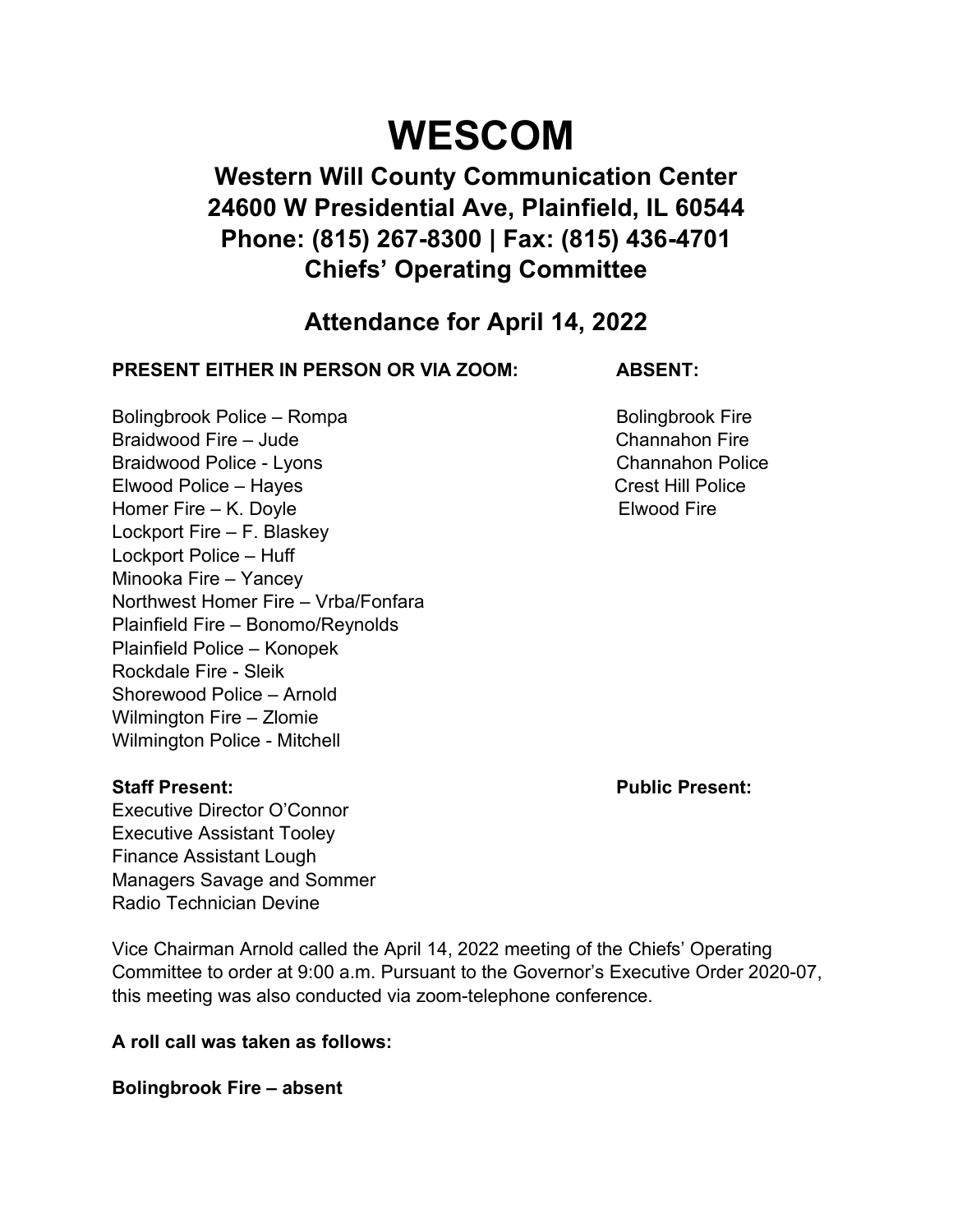**Bolingbrook Police – aye Braidwood Fire – aye Braidwood Police – aye Channahon Fire – absent Channahon Police – absent Crest Hill Police – absent Elwood Fire – absent Elwood Police – aye Homer Fire – aye Lockport Fire – aye Lockport Police – aye Minooka Fire – aye Northwest Homer Fire – aye Plainfield Fire – aye Plainfield Police – aye Rockdale Fire – aye Shorewood Police – aye Troy Fire – absent Wilmington Fire – aye Wilmington Police – aye** 

**Quorum established.** 

Matters of the public – none

**A motion was made by Chief Hayes, Elwood Police to approve the Consent Agenda as presented, seconded by Chief Yancey, Minooka Fire.** 

**A roll call vote was taken as follows:** 

**Bolingbrook Fire – absent Bolingbrook Police – aye Braidwood Fire – aye Braidwood Police – aye Channahon Fire – absent Channahon Police – absent Crest Hill Police – absent Elwood Fire – absent Elwood Police – aye Homer Fire – aye Lockport Fire – aye Lockport Police – aye Minooka Fire – aye**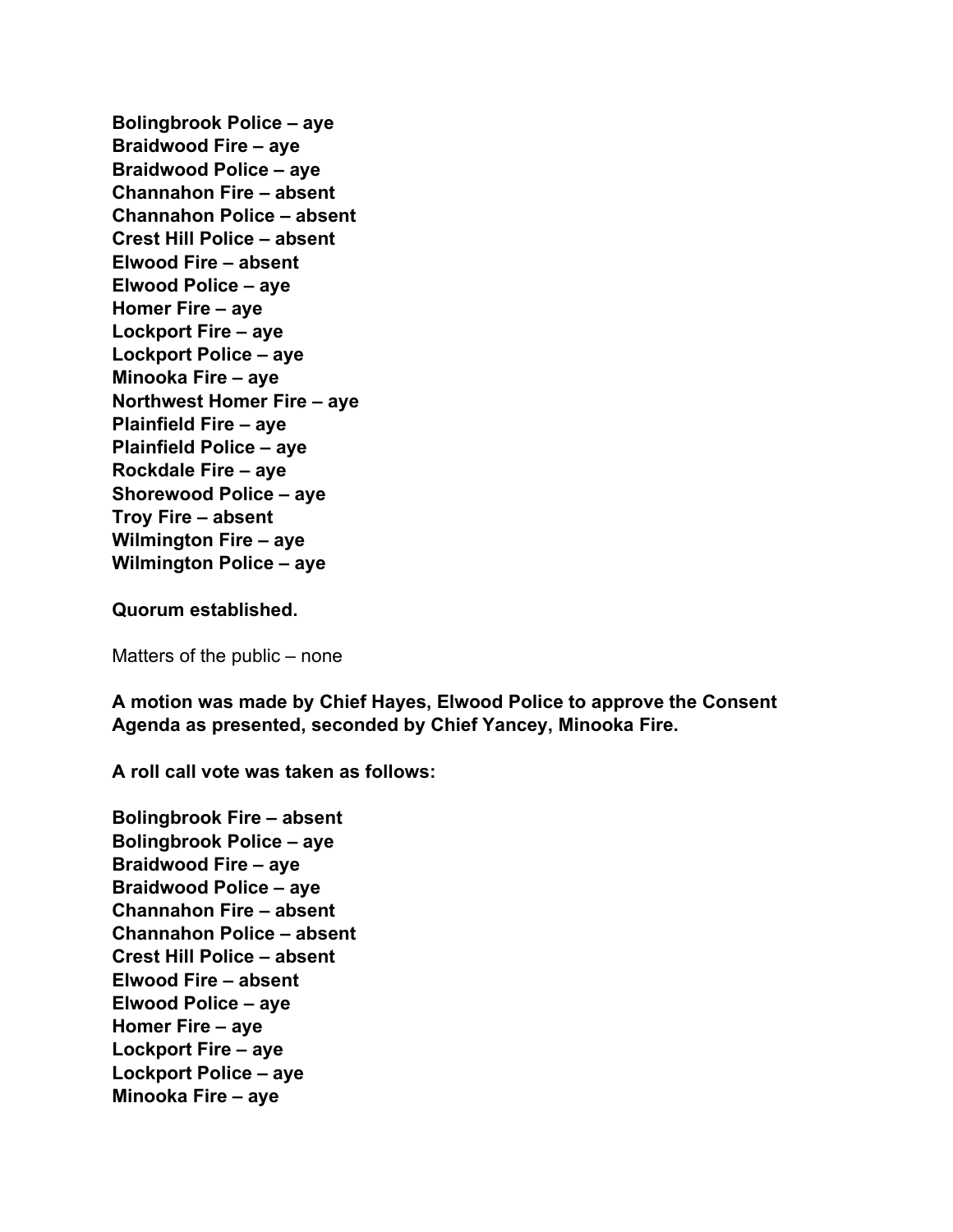**Northwest Homer Fire – aye Plainfield Fire – aye Plainfield Police – aye Rockdale Fire – aye Shorewood Police – aye Troy Fire – absent Wilmington Fire – aye Wilmington Police – aye** 

#### **Motion passed.**

Staff Reports -

Executive Director O'Connor: Announced Heidi Shervino as WESCOM's 2022 Telecommunicator of the Year and will be presented her award on Family Day, April 16, 2022.

Executive Board meeting scheduled April 21, 2022 was cancelled due to no business to bring forth.

Manager Savage: Three telecommunicators are moving along in training with one going on her own on the police side April 25<sup>th</sup>. Two new hires are slated to start May 16, 2022.

Manager Sommer: Telestaff update, transition in late May/early June 2022.

Old Business - Phase 5 Emergency Declarations still in effect.

New Business – Executive Director O'Connor requesting to change title of Finance Assistant to Comptroller. No change in benefits or salary. Personnel committee supports this change. **A motion was made by Chief Konopek, Plainfield Police to approve the request to change the title of Finance Assistant to that of Comptroller seconded by Chief Zlomie, Wilmington Fire. All in favor, motion passed.** 

Resolution regarding proposed amendment - adding a second rule for purchasing alarm equipment only. **A motion was made by Chief Zlomie, Wilmington Fire to approve Resolution R-2202-02, amending the Chiefs Operating Committee rules pertaining to Business Operations seconded by Deputy Chief Sleik, Rockdale Fire. All in favor, motion passed.** 

**A motion was made by Chief Zlomie, Wilmington Fire to approve the purchase of Microsoft Office 2021 licenses in the amount of \$17,099.55 seconded by Chief Konopek, Plainfield Police. All in favor, motion passed.**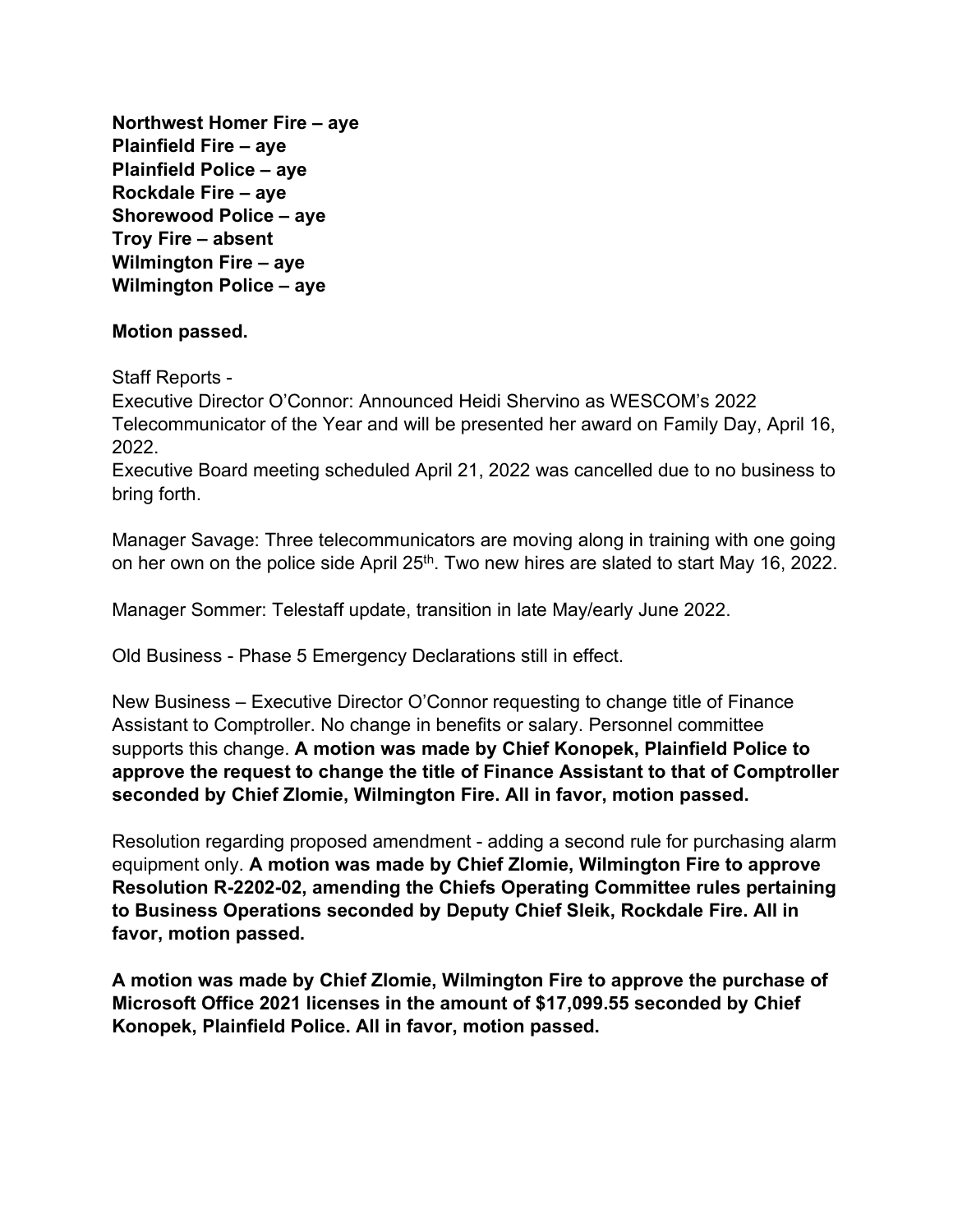**A motion was made by Deputy Chief Bonomo, Plainfield Fire to approve the expense of \$6,000.00 for electrical work to be performed by Block Electric seconded by Chief Zlomie, Wilmington Fire. All in favor, motion passed.** 

**A motion was made by Chief Rompa, Bolingbrook Police to authorize the Executive Director to execute and submit the FY 2022 Surcharge Grant Intergovernmental Agreement with the Will County ETSB seconded by Deputy Chief Sleik, Rockdale Fire. All in favor, motion passed.** 

Other Business/Sub-Committees:

- Membership Committee Chief Doyle No report.
- $\bullet$  Building Committee Chief Stratton No report.
- Technology Committee Deputy Chief Fonfara Meeting April 26, 9am at WESCOM.
- By-Laws & Rules Committee Chief O'Connor Discussed Resolution R-2202-02.
- Finance Committee Chief Hayes No report.
- Personnel & Negotiations Committee Chief Rompa Personnel Committee and WESCOM labor attorney met with MAP #474. Received proposals and started contract negotiations.

**A motion was made by Chief Zlomie, Wilmington Fire to enter a closed meeting at 9:26am per ILCS 5 ILCS 120 Section 2 C 1 for the purposes of discussing the appointment, employment, compensation, discipline, performance, or dismissal of specific employees; labor negotiations; and currently pending litigation seconded by Chief Vrba, Northwest Homer Fire.** 

**A motion was made to reconvene to open session by Deputy Chief Sleik, Rockdale Fire at 9:31am seconded by Chief Rompa, Bolingbrook Police, all in favor.** 

**A motion was made to adjourn at 9:32 a.m. by Chief Yancey, Minooka Fire seconded by Chief Zlomie, Wilmington Fire, all in favor.** 

Respectfully submitted,

 $\mathcal{L}$  big

Signature

USIZUIZUZZ 05/20/2022

Date

Chief Shane Casey, Secretary